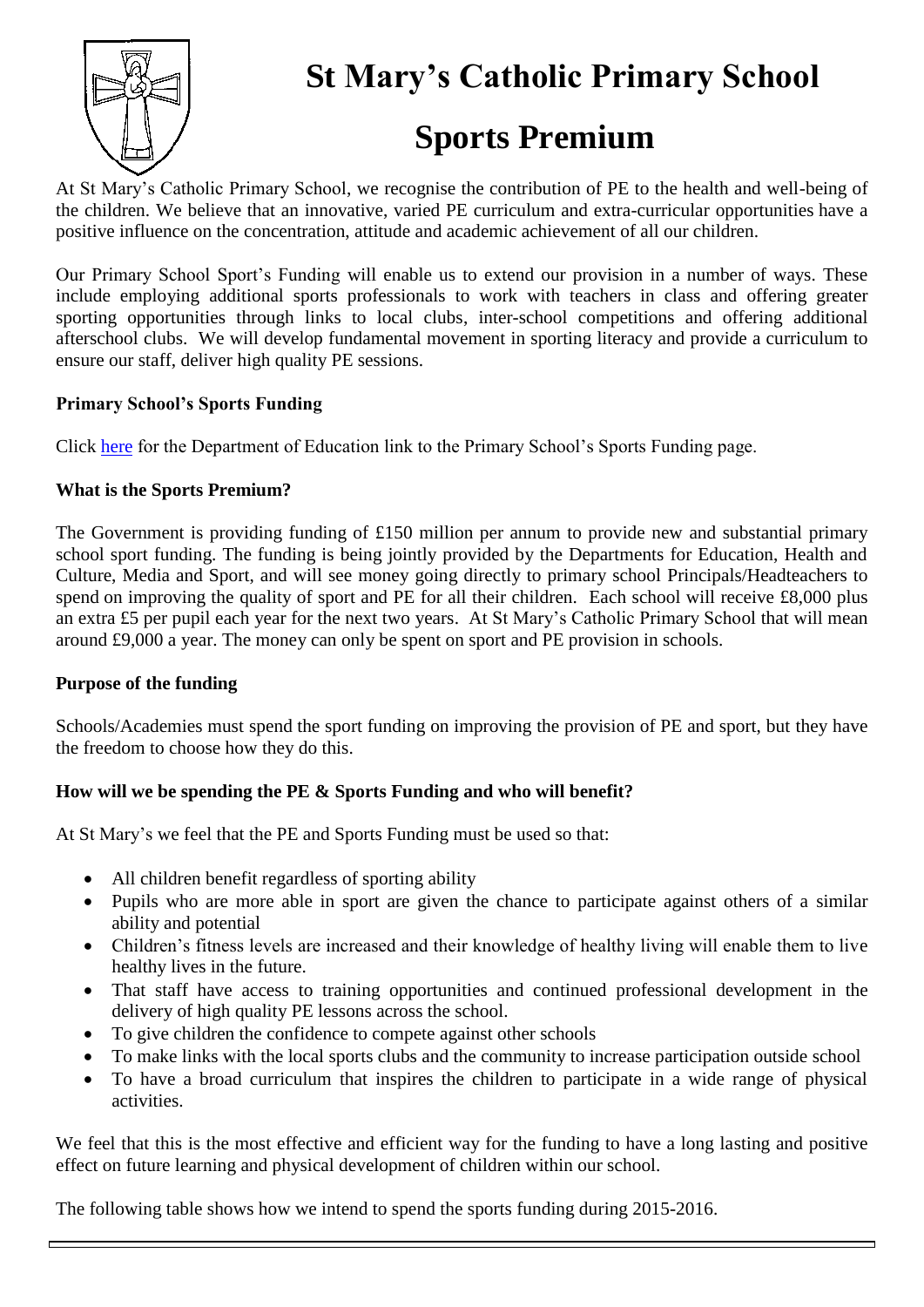**Objective - To raise the quality of teaching PE and sport in school, ensuring that standards remain consistently good at St Mary's Catholic Primary School; we will:**

#### **Hire qualified sports coaches to work alongside teachers when teaching PE**

We will continue to organise for specialist coaches to come into school. Our teachers will observe and participate in the sessions to develop their own skills so that they can then teach this area themselves, once the coach has completed their course of teaching.

Not only will the children benefit from being taught by a specialist coach but our own staff will be developed through sharing good practice and assisting in the PE lessons.

#### **Provide places for pupils in extracurricular activities**

Our school will offer a range of extracurricular activities that promote physical activity and are accessible to all throughout the year based on the sporting calendar.

We will consult the children via the school council to which sporting clubs they would like to see being offered.

# **Provide training for lunchtime supervisors to introduce playground games at lunchtimes**

Lunchtime Supervisors who engage with children's play can transform lunchtimes. Our Lunchtime supervisors are trained to offer children a positive play opportunity during the lunchtime break. Introduce 'Playground friends' – each classes 'Golden Citizen's of the week' to wear a special yellow cap to wear giving them the role of 'Playground friend' to help the lunchtime supervisors to encourage active

positive play.

#### **To purchase new equipment for playtimes and lunchtimes**

Children will have access to a range of different physical activities during their playtimes to enable positive play and physical activity. We will consult the children via the school council to which physical equipment they would like to be available to them during these times.

#### **To purchase a separation net for the MUGA**

Children through the school council have expressed the need for a separation net for the MUGA so that football/netball/invasion games can occur safely on one side of the net while on the other side children can take part in more 1 to 1 skill type physical activities without the risk of getting hurt.

#### **Purchase a new PE curriculum**

We will purchase a new PE curriculum to enable teachers to build their own confidence in delivering a good PE lesson to all children across the key stages. Children have access to a board range of physical activities during PE lessons.

# **We will also:**

Pay for transport to various events

 Purchase new equipment to provide exciting and stimulating resources to facilitate the teaching of Physical Education

 Support the development of local sports teams by developing relationships with other sports providers in the area

Provide cover to release teachers for professional development in PE & Sport.

#### **Success criteria:**

Greater confidence the delivery of PE lessons

All areas of the PE curriculum are consistently good.

 Increased after school clubs and participation in PE and Sport – links with specialist organisations and coaches

Pupils have greater opportunities to participate in competitions

 Pupils who are more able in sport are given the chance to participate against others of a similar ability and potential

Pupils will have high self-esteem and sense of pride for their teams.

Please see below the break-down of how the school intends to utilise the Primary School's Sports Fund.